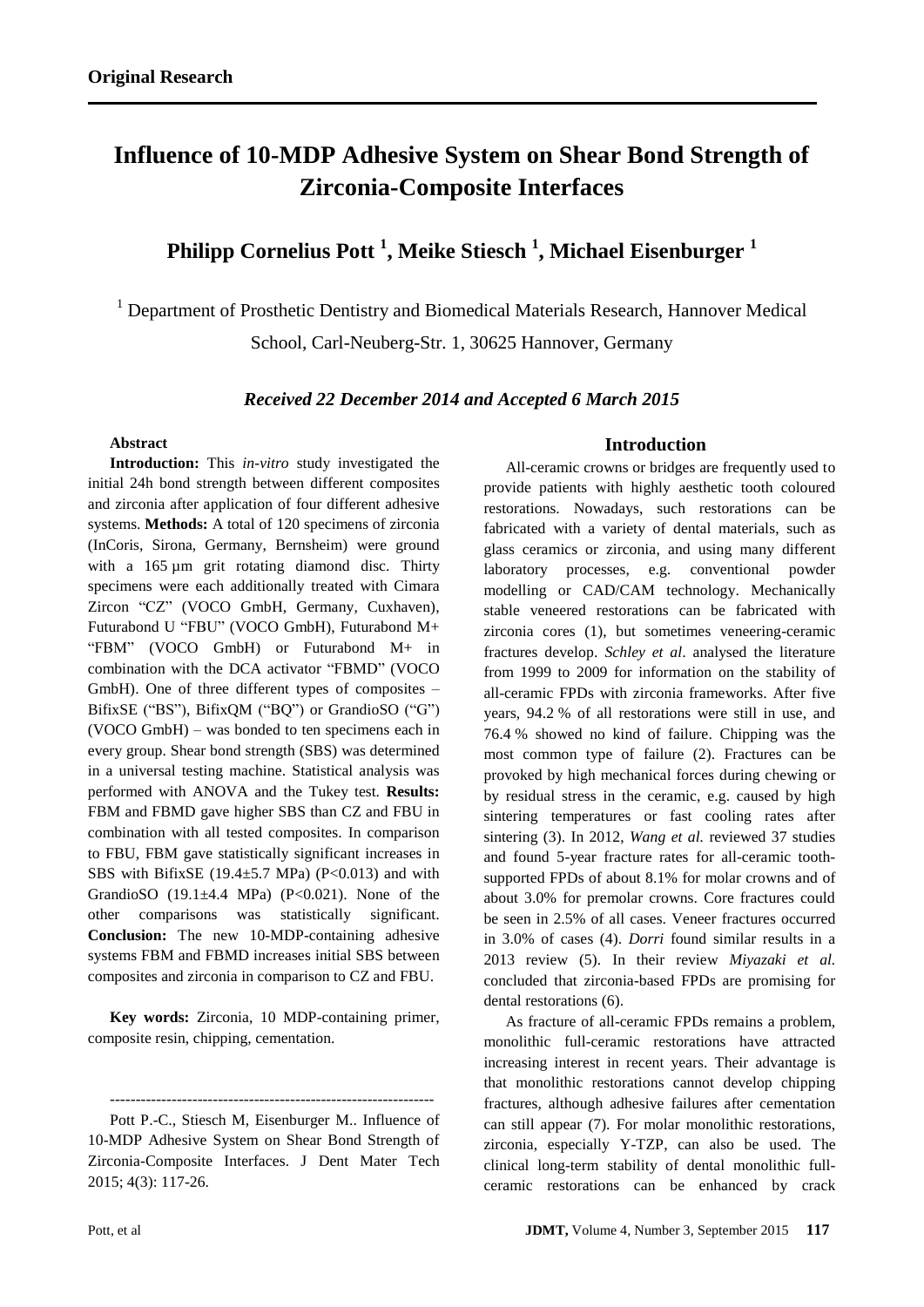prevention, after cementing with composite materials. If an adhesively cemented restoration or a repaired fracture is to be successful, it is most important that the bond between ceramic and composite is adequately strong. Therefore, glass ceramic materials can be pretreated using hydrofluoric acid in combination with adhesive systems to achieve an adequate bond to composites. Because of the lack of a glass phase, this technique does not work with zirconia (8). Many different mechanical and chemical procedures have been described for the intraoral pretreatment of the ceramic surface to improve bond strength to composites (9,10). In recent years, several studies have investigated how to enhance bond strength to zirconia (9,14). For example, *Derand* showed that grinding with diamond burs could improve bonding between zirconia and adhesive luting cements (8). Furthermore, modern adhesive systems have become less and less sensitive to technical errors as the usability of these systems has improved. They are able to bond to a wide variety of dental materials: Modern MDP-containing adhesive systems can bond to an increasing range of zirconia materials, including YPZ (17), TZP (13,14), YPS zirconia (15) and In-Ceram Zirconia (16,17). The phosphoric-acid groups of 10-methacryloyloxydecyl dihydrogen phosphate (MDP) can react with the oxide layer on the surface of the ceramic material. This leads to sufficient adhesion between these two materials. These modern MDP-systems are of increasing interest for dental practice, as it will no longer be necessary to keep different types of adhesive systems in stock, for e.g. luting inlays or veneers made of silica ceramics, for repairing veneering fractures or for cementing zirconia restorations (18).

Besides the long-term success of full-ceramic restorations, a high initial stability is important, if e.g. monolithic zirconia onlays are cemented with adhesive systems to change vertical dimension using minimal invasive therapy. The restorations are loaded immediately after cementation and before final correction of occlusal contact points. In this situation a reliable adhesive system and its initial bond strength are important to prevent initial adhesive failures.

Because of this, the aim of the current *in-vitro* study is to analyse the influence of four different modern adhesive systems on the initial shear bond strength between zirconia surface and of two kinds of luting composites for the cementation of all-ceramic FPDs and a nanohybride composite for direct restorations.

## **Materials and Methods**

In total, 120 specimens were made of zirconia. Plates measuring 8.0 mm x 8.0 mm x 2.5 mm were cut out of white-compact Y-TZP zirconia blocks (InCoris Maxi-S, Sirona, Germany, Bensheim) using a diamond saw (IsoMet 4000, Buehler GmbH, Germany, Düsseldorf). Then the zirconia plates were sintered in a high temperature oven (LHT 02/17, Nabertherm, Germany, Lilienthal) for 120 minutes at a temperature of 1510 °C following the developer's sinteringinstructions for the used ceramic.

Zirconia plates were individually embedded using epoxy resin (EpoThin Epoxy Resin, Buehler GmbH, Germany, Düsseldorf) in round moulds measuring 30 mm in diameter (Ringform 30 mm, Buehler GmbH, Germany, Düsseldorf). To ensure even ablation during the grinding process, zirconia balls (1 mm in diameter) were embedded together with the ceramic plates. After setting, the blocks were ground automatically (PowerPro 4000, Buehler GmbH, Germany, Düsseldorf) with a rotating diamond disc with 165 µm grit to expose the ceramic surface. The specimens were cleaned with alcohol and dried. Then they were divided - first into four groups for four different adhesive surface treatments ( $CZ = Cimara Zircon$ ,  $FBU = Futurabond U$ ,  $FBM = Futurabond M. FBMD = Futurabond M + DC-$ Activator), and then each of these was subdivided into a further three sub groups according to the composite material ( $BS = BittxSE$ ,  $BQ = BittxQM$ ,  $G =$ GrandioSO), thus resulting in 12 groups of 10 specimens each (Fig. 1).

In groups CZ-BS, CZ-BQ and CZ-G, the surface was conditioned with a so-called universal ceramic grinding bur (VOCO GmbH, Germany, Cuxhaven) at low pressure and without water cooling, at a rotational speed of 10000 min<sup>-1</sup>. This surface pretreatment is in accordance with the developers' guidelines for the ceramic repair set Cimara-Zirkon (VOCO GmbH, Germany, Cuxhaven).

Acrylic glass tubes with an internal diameter of 3 mm (Hohlsticks, BEGO, Germany, Bremen) were sectioned into pieces with a length of 3 mm. One of these small tubes was mounted onto the ceramic surface of each specimen with a small portion of sticky wax (Supradent Klebewachs, M+W Dental GmbH, Germany, Bündingen) on the outer side of the tube, but sparing the lumen.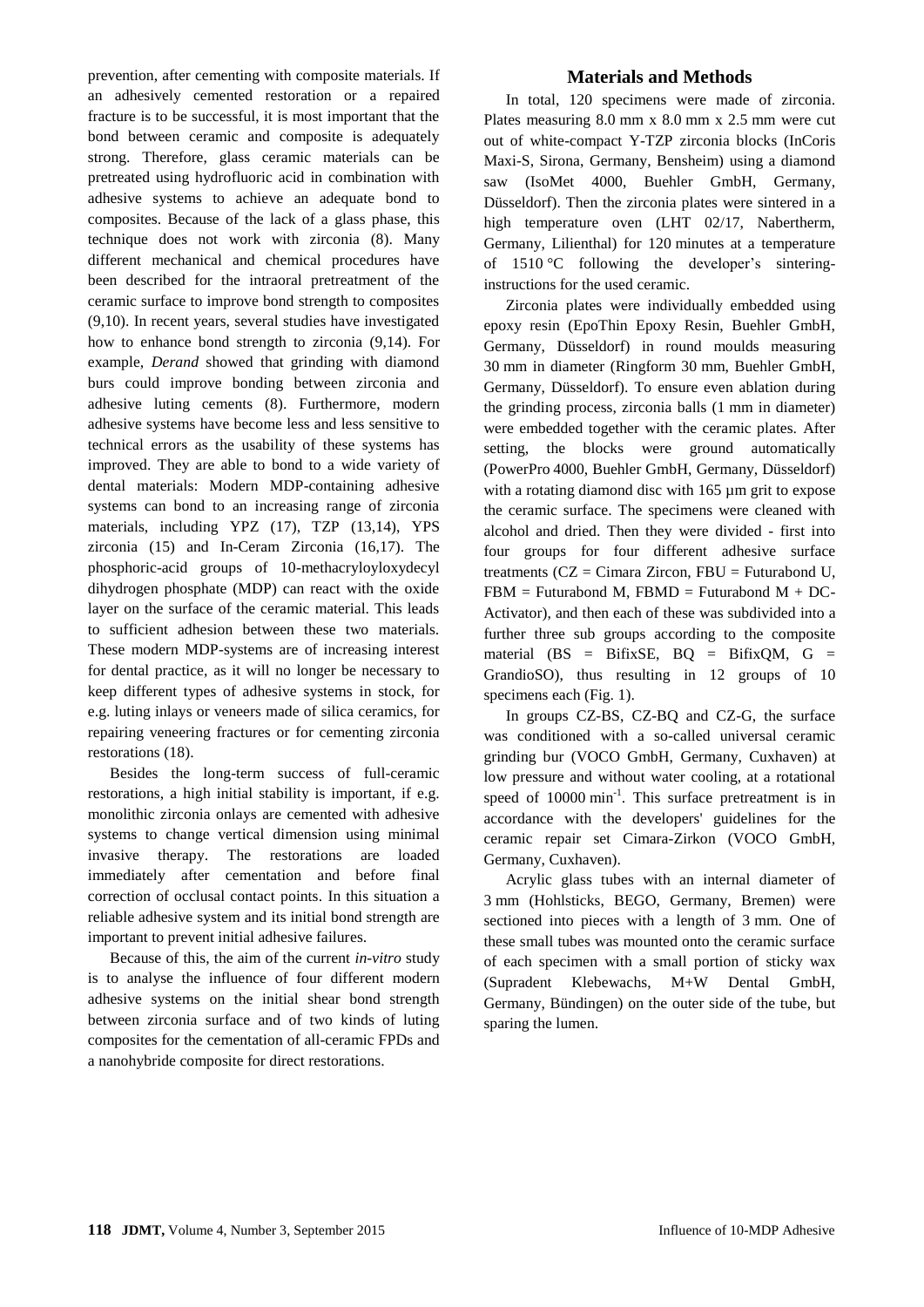

Figure 1. Flowchart of the arrangement of the single study groups. UCGB = Universal Ceramic Grinding Bur (VOCO GmbH, Germany, Cuxhaven).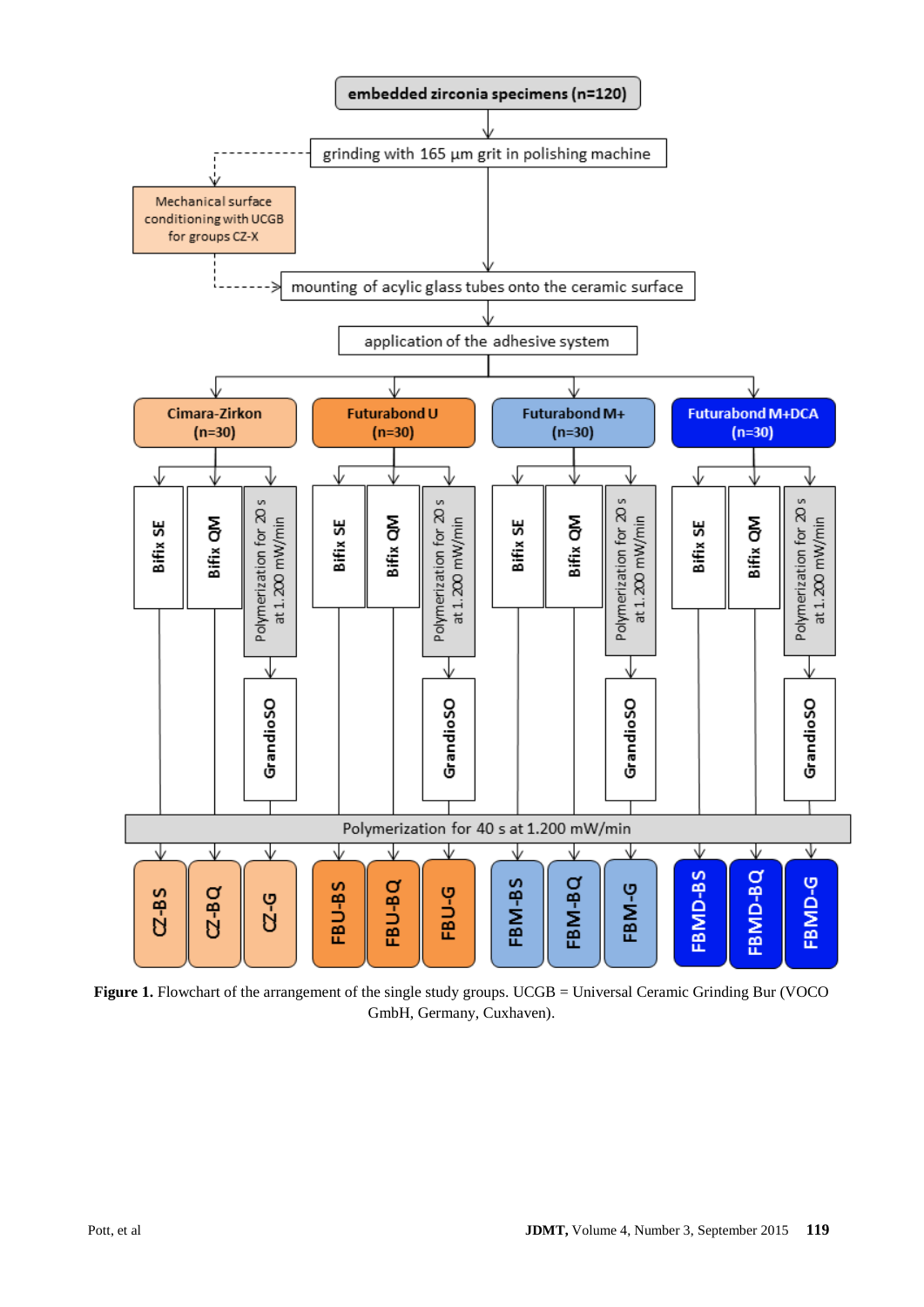In Groups CZ-BS, CZ-BQ and CZ-G, an MDPcontaining adhesive system (Cimara-Zirkon, VOCO, Germany, Cuxhaven) was applied to the zirconia surface in the tube lumen using a micro brush. In groups FBU-BS, FBU-BQ and FBU-G a self-etch dual cure universal adhesive "Futurabond U" (VOCO GmbH, Germany, Cuxhaven) was used; specimens in groups FBM-BS, FBM-BQ and FBM-G received surface treatment with the new self-etch, light curing, universal adhesive "Futurabond M+", containing 10-MPD (VOCO GmbH, Germany, Cuxhaven). In groups FBMD-BS, FBMD-BQ and FBMD-G, "Futurabond M+" was combined with a special dual curing activator (Futurabond M+ DCA, VOCO GmbH, Germany, Cuxhaven). All of the adhesive systems were applied following the manufacturer's Instructions.

In groups CZ-BS, FBU-BS, FBM-BS and FBMD-BS (Bifix SE, VOCO GmbH, Germany, Cuxhaven) as well as CZ-BQ, FBU-BQ, FBM-BQ and FBMD-BQ (BifixQM, VOCO GmbH, Germany, Cuxhaven), luting composites were used. The composite materials were applied to the acrylic tubes, each using the application system as provided by the manufacturer. In accordance with clinical practice, the adhesive system and the luting composite had to be simultaneously light cured. In groups CZ-G, FBU-G, FBM-G and FBMD-G, the adhesive system was light cured before application of the composite, because the residual tube lumen was filled with a nanohybride material for direct restorations (GrandioSO, VOCO GmbH, Germany, Cuxhaven). Directly after the application of the composite material, each specimen of every group was light cured using a polywave-LED polymerisation lamp (Bluephase, Ivoclar Vivadent, Germany, Ellwangen) for 40 s at 1.200 mW/cm<sup>2</sup> . After polymerisation of the different composite materials, the sticky wax was carefully removed using a scalpel.



**Figure 2.** Schematic drawing and photograph of specimen positioned in the universal testing machine.

Shear bond tests were performed with a universal testing machine (UTS 20K, UTS Testsysteme GmbH & Co KG, Germany, Ulm) on the next day. Load transferred to the specimens was accomplished with a bevelled steel blade, mounted to the cross-head of the machine, with 0.5 mm radius of curvature at its loading edge. The specimens were fixed in a custom designed jig, in such a way that the blade edge was parallel to the ceramic composite interface and met the compositecontaining tube at a distance of  $50 \mu m$  to the interface (Fig 2). The test was performed with a cross-head speed of 1 mm/min until fracture occurred (Phoenix – Version V 5.04.006, UTS – Testsysteme GmbH & Co KG, Germany, Ulm). This event was defined by a decrease in load of 5 N. Force at fracture was determined and divided by the ceramic-composite interface area, for conversion into apparent shear bond strength (SBS). After removing each specimen from the testing-machine, the ceramic surface was inspected by fluorescence microscopy to evaluate the type of failure. There were three possible types of failure which theoretically could have occurred:  $1<sup>st</sup>$  – adhesive failure between zirconia and adhesive system,  $2<sup>nd</sup>$  adhesive failure between composite and adhesive system,  $3<sup>rd</sup>$  cohesive failure within the composite. Statistical analysis to identify significant influences of the combination of the adhesive systems with the composite materials on SBS was performed by one-way ANOVA and the Tukey test (IBM SPSS Statistics V22.0.0.0, 2013, IBM Corp, USA, New York), with the level of significance set to 0.05.

## **Results**

The measurements of the shear bond tests are shown in table 1 and fig 3. ANOVA revealed significant differences between the SBS (P<0.001). Table 2 shows the p-values of pair-wise comparisons.

In total, the specimens pretreated with Futurabond U (FBU-BS, FBU-BQ and FBU-G) showed statistically significant lower mean bond strength than groups FBM-BS  $(P<0.013)$  and FBM-G  $(P<0.021)$ , in which the specimens had been pretreated with Futurabond M+. In Group FBMD-G, pretreatment with Futurabond M+ in combination with DCA-activator resulted in significantly higher bond strength than group FBU-BQ (P=0.039). No statistically significant difference in bond strength could be found between the remaining groups.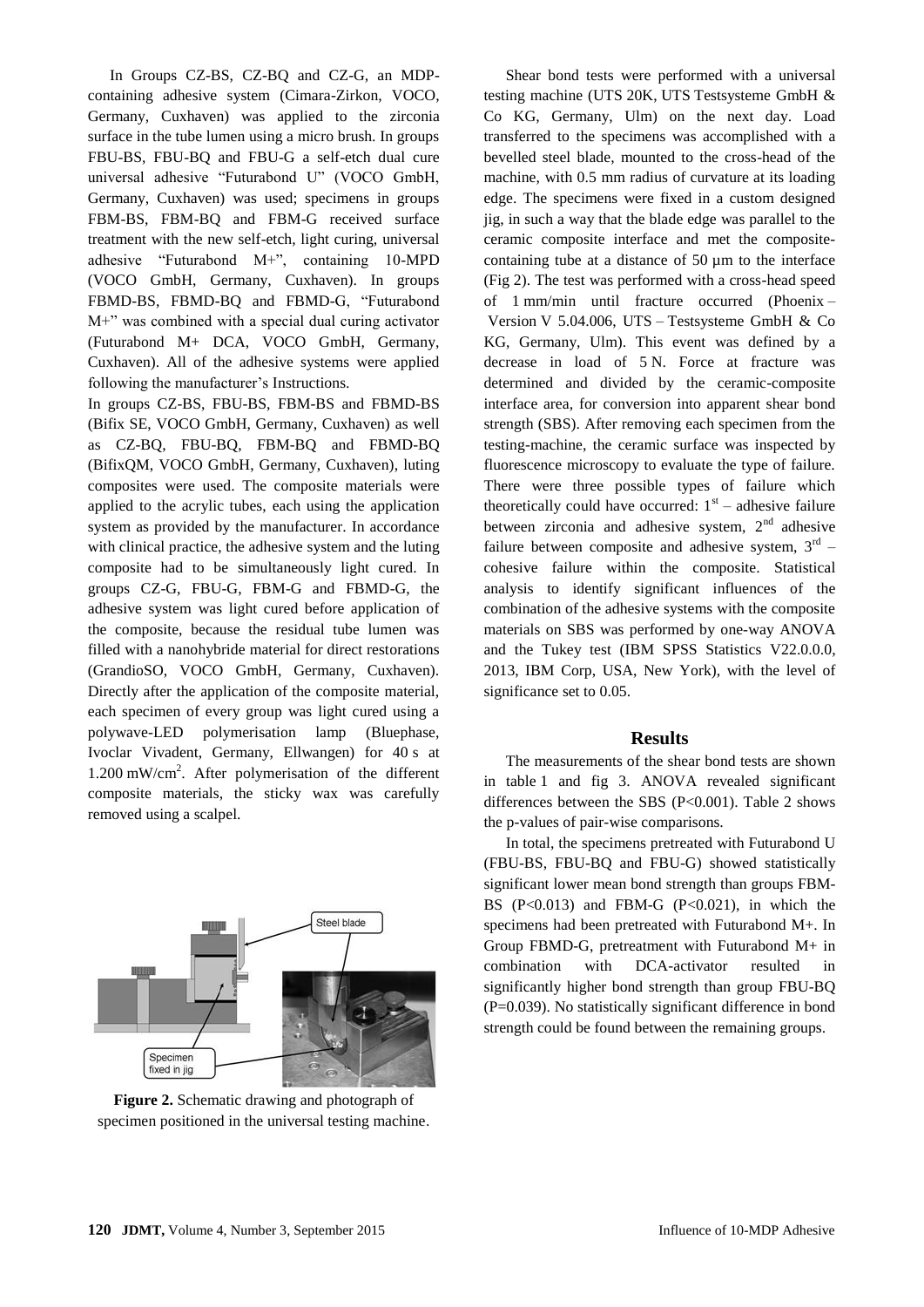

**Figure 4.** Fluorescence microscopy of a specimen after shear bond test.  $A = z$ irconia surface after adhesive failure.  $B =$  remaining adhesive in the marginal areas of the zirconia plate, which have had no contact to the composite in the acrylic glass tube.

Single comparisons between groups CZ-BS, CZ-BQ and CZ-G showed no significant difference in shear bond strength between the ceramic surface and the different types of composites after use of Cimara Zircon  $(P=0.960$  and  $P<1.000$ ). This is similar to single comparisons between groups FBU-BS, FBU-BQ and FBU-G after the use of Futurabond U (P<1.000), between groups FBM-BS, FBM-BQ and FBM-G after use of Futurabond M+  $(P<1.000)$  and between groups FBMD-BS, FBMD-BQ and FBMD-G after use of Futurabond M+ with DCA activator (P<1.000). However, the greatest bond strengths between zirconia and either type of composite were observed after surface pretreatment with Futurabond M+ or with Futurabond M+ with DCA. Single comparisons between test-series FBM and FBMD are not statistically significant. All specimens showed adhesive failures between zirconia and the adhesive system. Adhesive failures between the adhesive system and the composite or cohesive failures within the composite did not occur (Fig. 4).

#### **Discussion**

The zirconia plates were cut out of a white compact zirconia block using a diamond saw. This is comparable to the diamond instruments used for milling frameworks or monolithic restorations using CAD/CAM technology. Clinically, flat surfaces can be seen in only a few cases after chipping or delamination, but in most cases the surfaces are curved – especially the luminal surfaces of FPDs. In this study, the zirconia specimens have a flat surface. The flat ceramic surface design of the

specimens was chosen, as this guarantees that the samples are reproducible. The zirconia surfaces were ground automatically with a rotating diamond disc with 165 µm grit. This led to surface roughness comparable to that directly after CAD/CAM production and after the use of diamond burs to prepare ceramic surfaces before repair or cementation. In 1977, *Reed* and *Lejus* confirmed that there is an increase in surface hardness up to 4 µm depth because of the t-m phase transformation caused by mechanical surface treatment of zirconia (19). The increase in surface hardness from the t-m transformation is an important factor for the long-term stability of zirconia restorations. *Derand et al.* showed that mechanical surface pretreatment of zirconia increases bond strength to luting agents (8). Roughening ceramic surfaces with rotating burs or by sandblasting is an established method to increase bond strength between ceramic and composite (10,11,13,20). In 2006, *Denry and Holloway* concluded that grinding zirconia increases flexural strength and crack resistance. Furthermore, they found that these effects were associated with surface and subsurface damage and the formation of micro-craters (21).

In clinical situations, it might be necessary to remove luminal interference points using rotating diamond burs before cementing FPDs. This results in surface quality that is nearly equivalent to CAD/CAM production, because the same type of rotating instruments may be used. In 2014, *Barragan et al.* compared shear bond strengths between composite resin and zirconia, with or without sandblasting and chemical surface conditioning with different primer systems. They found mean SBS between 6.9 and 23.2 MPa (22). This study is in the same line to Barragan´s study (Table 1). It can be deduced that mechanical surface conditioning by grinding with diamond instruments – as well as sandblasting – can lead to sufficient bonding between zirconia and the tested modern adhesive systems.

The current study shows that pretreatment with the new adhesive system Futurabond M+ improves shear bond strength between zirconia and composite after mechanical surface treatment with diamond burs. This study is in the same line to the findings of other workers, who showed that special primer systems can improve the bond strength between zirconia and composite (23-26). *Matinlinna* and *Lassila* compared five experimental silanes with a commercially available silane and measured the bond strength to zirconia as 17.6 MPa (27). *Foxton et al.* showed that the use of MDP-containing primers improved bond strength without previous mechanical or laser surface treatment (28). *Kitayama et al.* found that primers containing phosphoric acid or MDP improved the bond to zirconia, while primers containing silane increased bond strength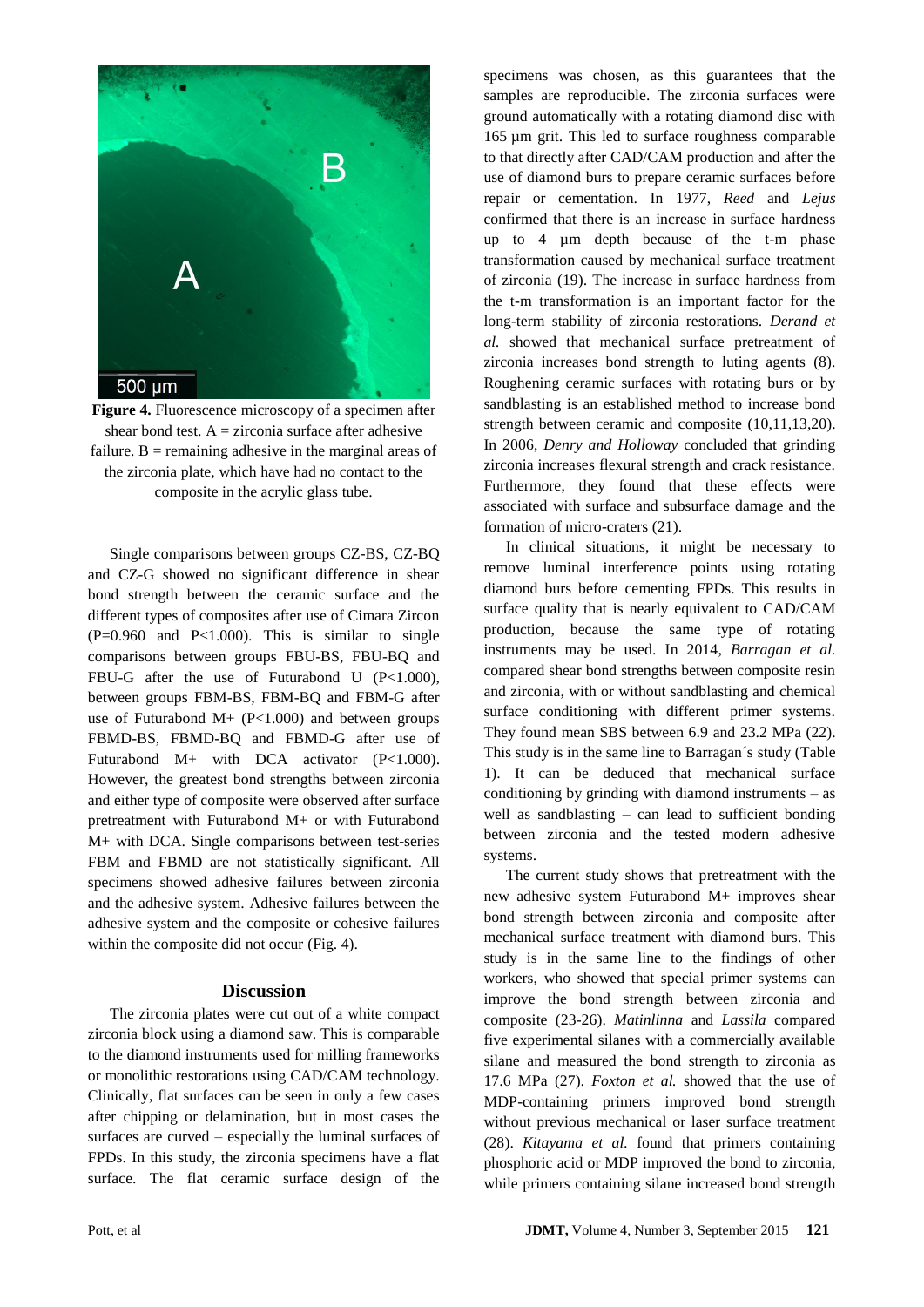to silica ceramics (29). Otherwise, authors found that special primers had no influence on the bond strength between different luting composites and zirconia (30). In the current study, application of the new self-etch light curing universal primer Futurabond M+ significantly increased the shear bond strength between zirconia and BifixSE or GrandioSO in comparison to the dual cure self-etch universal adhesive Futurabond U (table 2). In test-series FBM and FBMD, the shear bond strength was higher than in test-series CZ and FBU, even though these results did not achieve statistical significance (Table 1,2 and Fig. 2). As expected, only adhesive failures between zirconia and the adhesives were found, because of the high fracture strength of zirconia and the high bond strength between the adhesives and the different composites (Fig. 4).

Table 1. Shear bond strength for specimens with different types of adhesive systems (CZ = Cimara Zirkon, FBU = Futurabond U,  $FBM = Futurabond M + and FBMD = Futurabond M + DC-Activator)$  and different composite materials (BS=Bifix SE; BQ=Bifix QM; G=GrandioSO).

| Mean, standard deviation, minimum and maximum of SBS are given (sample size $n=10$ ). |               |      |      |              |           |      |                 |           |      |                   |      |      |
|---------------------------------------------------------------------------------------|---------------|------|------|--------------|-----------|------|-----------------|-----------|------|-------------------|------|------|
|                                                                                       | CZ            |      |      | <b>FBU</b>   |           |      | <b>FBM</b>      |           |      | <b>FBMD</b>       |      |      |
| Adhesive System                                                                       | Cimara Zirkon |      |      | Futurabond U |           |      | Futurabond $M+$ |           |      | Futurabond M+ DCA |      |      |
| Composite                                                                             | BS.           | BO.  | G    | BS.          | <b>BO</b> | G    | <b>BS</b>       | <b>BO</b> | G    | BS                | BO.  | G    |
| Mean [MPa]                                                                            | 13.0          | 16.0 | 14.7 | 8.6          | 10.4      | 8.4  | 19.4            | 16.1      | 19.1 | 17.3              | 16.6 | 17.8 |
| Stand. Dev. [MPa]                                                                     | 4.7           | 3.1  | 4.5  | 6.7          | 5.0       | 6.9  | 5.7             | 2.5       | 4.4  | 5.4               | 3.4  | 6.3  |
| Minimum [MPa]                                                                         | 7.6           | 9.3  | 7.2  | 4.7          | 3.2       | 3.9  | 13.8            | 13.9      | 13.1 | 10.8              | 11.3 | 8.7  |
| Maximum [MPa]                                                                         | 20.0          | 20.8 | 21.4 | 18.9         | 19.5      | 18.8 | 32.2            | 21.9      | 26.2 | 24.1              | 21.2 | 27.3 |

**Table 2.** Statistical single comparison (Tukey's test) between the groups.

|                | CZ-       | CZ-                      | CZ-                      | FBU-              | FBU-                     | FBU-                     | FBM-      | FBM-      | FBM-                     | FBMD-     | FBMD-     | FBMD- |
|----------------|-----------|--------------------------|--------------------------|-------------------|--------------------------|--------------------------|-----------|-----------|--------------------------|-----------|-----------|-------|
|                | <b>BS</b> | <b>BQ</b>                | G                        | <b>BS</b>         | BQ                       | G                        | <b>BS</b> | <b>BQ</b> | G                        | <b>BS</b> | <b>BQ</b> | G     |
| $CZ-BS$        |           | 0.966                    | 1.000                    | 0.997             | 0.985                    | 0.994                    | 0.139     | 0.968     | 0.197                    | 0.732     | 0.890     | 0.559 |
| CZ-BO          | 0.966     | $\overline{\phantom{a}}$ | 1.000                    | 0.485             | 0.290                    | 0.426                    | 0.912     | 1.000     | 0.955                    | 1.000     | 1.000     | 1.000 |
| $CZ-G$         | 1.000     | 1.000                    | $\overline{\phantom{a}}$ | 0.851             | 0.691                    | 0.806                    | 0.564     | 1.000     | 0.671                    | 0.988     | 0.999     | 0.956 |
| <b>FBU-BS</b>  | 0.997     | 0.485                    | 0.851                    | $\qquad \qquad -$ | 1.000                    | 1.000                    | 0.013     | 0.503     | 0.021                    | 0.190     | 0.321     | 0.103 |
| FBU-BO         | 0.985     | 0.290                    | 0.691                    | 1.000             | $\overline{\phantom{a}}$ | 1.000                    | 0.003     | 0.312     | 0.006                    | 0.087     | 0.166     | 0.039 |
| <b>FBU-G</b>   | 0.994     | 0.426                    | 0.806                    | 1.000             | 1.000                    | $\overline{\phantom{0}}$ | 0.010     | 0.445     | 0.016                    | 0.157     | 0.273     | 0.083 |
| <b>FBM-BS</b>  | 0.139     | 0.912                    | 0.564                    | 0.013             | 0.003                    | 0.010                    |           | 0.935     | 1.000                    | 0.999     | 0.976     | 1.000 |
| FBM-BO         | 0.968     | 1.000                    | 1.000                    | 0.503             | 0.312                    | 0.445                    | 0.935     |           | 0.969                    | 1.000     | 1.000     | 1.000 |
| FBM-G          | 0.197     | 0.955                    | 0.671                    | 0.021             | 0.006                    | 0.016                    | 1.000     | 0.969     | $\overline{\phantom{0}}$ | 1.000     | 0.991     | 1.000 |
| <b>FBMD-BS</b> | 0.732     | 1.000                    | 0.988                    | 0.190             | 0.087                    | 0.157                    | 0.999     | 1.000     | 1.000                    |           | 1.000     | 1.000 |
| FBMD-BO        | 0.890     | 1.000                    | 0.999                    | 0.321             | 0.166                    | 0.273                    | 0.976     | 1.000     | 0.991                    | 1.000     |           | 1.000 |
| FBMD-G         | 0.559     | 1.000                    | 0.956                    | 0.103             | 0.039                    | 0.083                    | 1.000     | 1.000     | 1.000                    | 1.000     | 1.000     |       |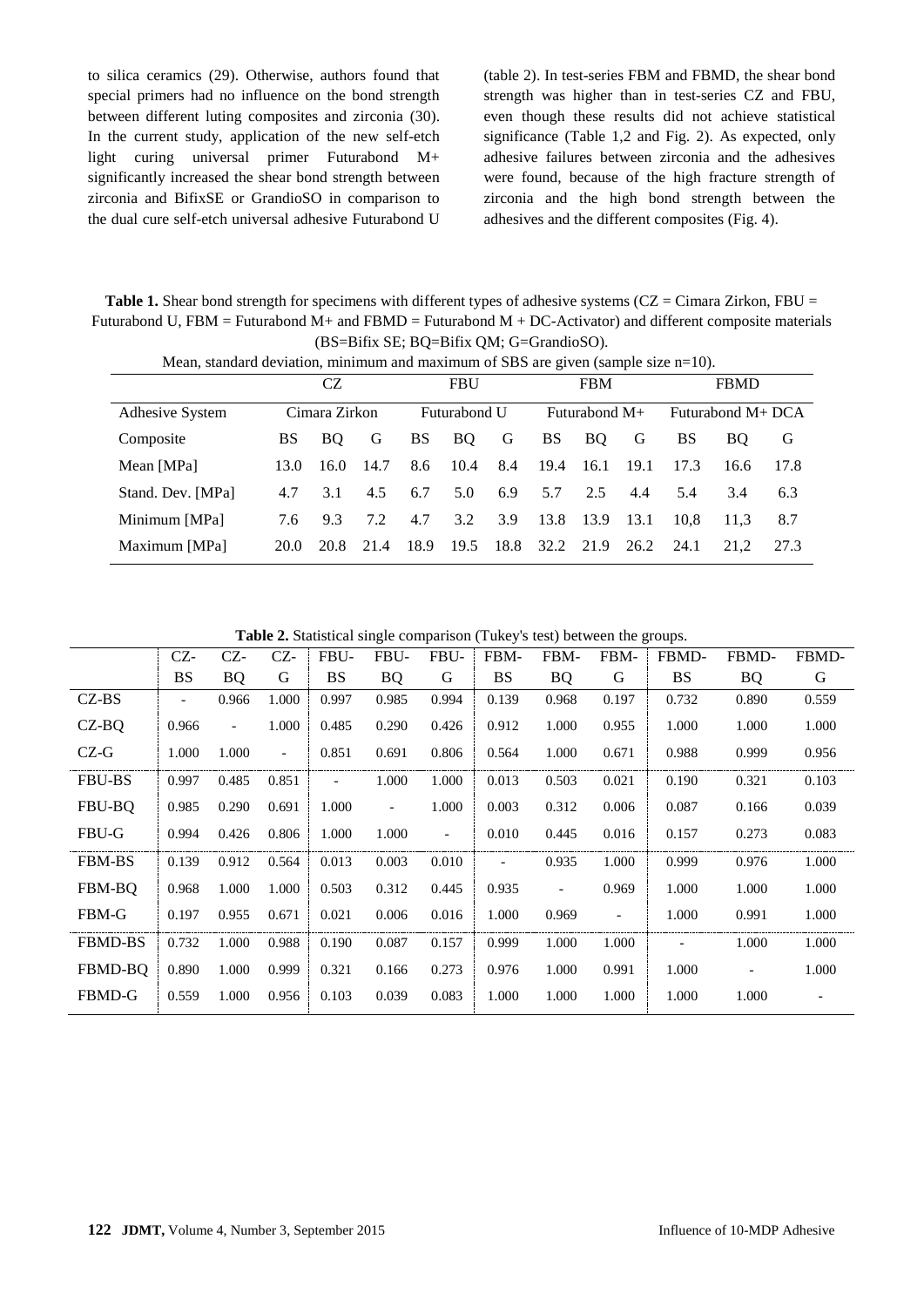

**Figure 3.** The boxplot shows the median, the upper and lower quartile and spikes of the shear bond strength in the tested groups.

The success of an adhesive bond to zirconia depends on different factors: One possible factor is loss of the primary stability of zirconia by its transformation from the tetragonal into the monoclinic crystallographic phase, as a result of elevated temperature and the presence of moisture (31,32). Furthermore, the material properties of composite may have some influence on the ceramic-composite connection: shrinkage of 1.5 to 3 vol% during polymerisation can cause micro-leakage (33). Similarly, differences in the thermal expansion of ceramics and/or composites may also cause microleakage (3,26). Many studies have shown that the stability of ceramic-composite bonding decreases during water storage (9,34,35,36). Micro-leakage between ceramic and composite has been discussed as a possible reason for hydrolysis during long-term water storage. *Akgungor et al*. showed that bond strength was reduced by nearly 50% after water storage for 150 days (9). The influence of artificial aging and the clinical long-term success of the zirconia-composite bonds, as tested in the current study, have to be investigated in further research.

The results of the current study clearly showed that pretreatment of zirconia with MDP-containing adhesive

systems leads to sufficient initial adhesion between composite and ceramic surface. Thereby, Futurabond M+ and Futurabond M+DCA, which contain 10-MDP, showed the highest SBS in combination with all of the tested types of composite. These higher bond strengths may originate from better wetting of the zirconia surface due to improved adhesion with 10-MDP.

#### **Clinical relevance**

The high initial bond strength is important for final occlusal corrections even some days after cementation without risking a decementaion. In clinical practice, the new system can simplify working with all ceramic restorations, as both the dentist and the dentist's assistant, can use one system for all situations in which a sufficient bond between zirconia and composites is necessary. Furthermore, the light curing material Futurabond M+ simplifies the luting process of allceramic restorations. It is possible to check the correct position of the restoration  $-$  e.g. of an onlay or a veneer – without being pressed for time while the adhesive system is being chemically cured.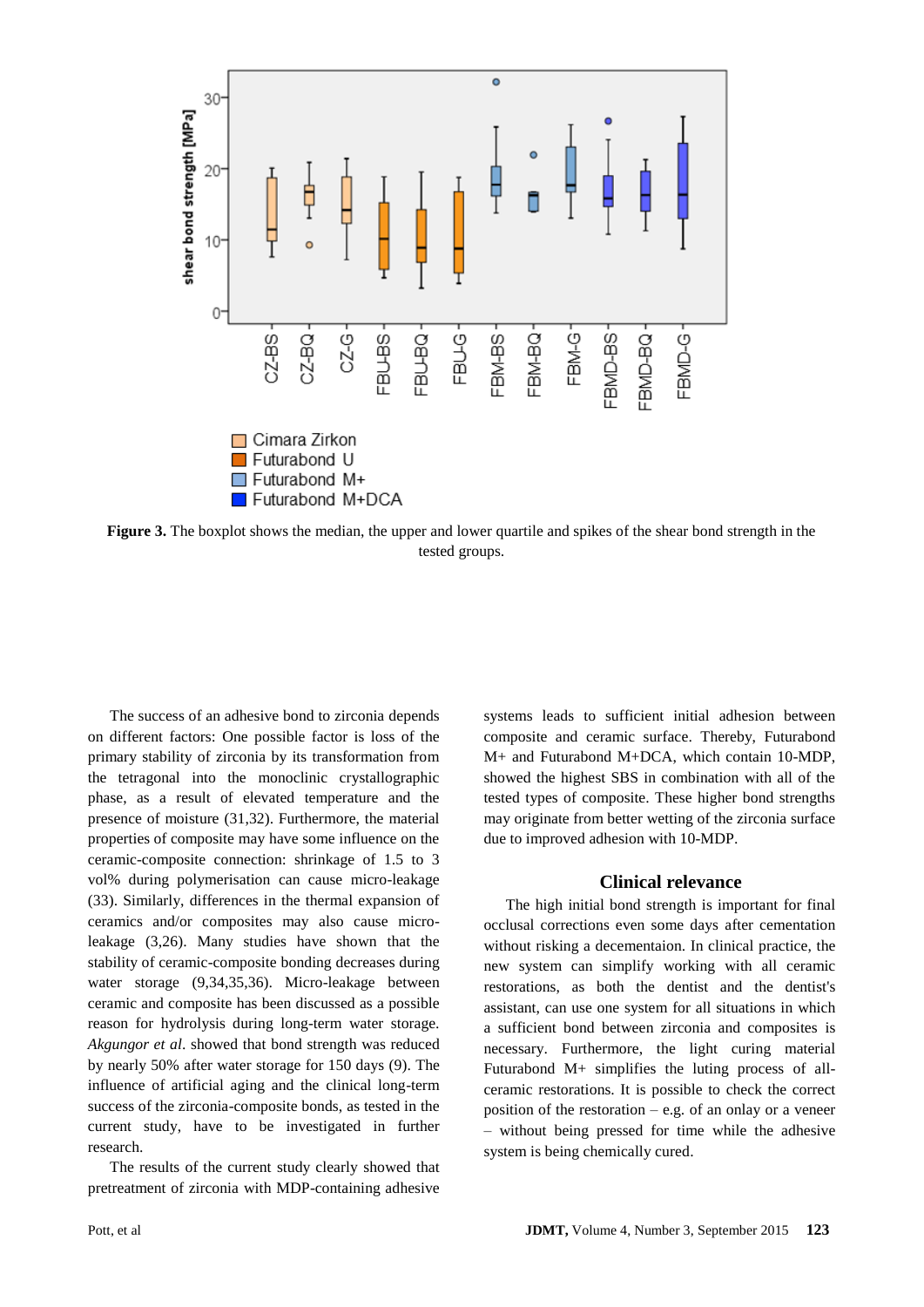## **Conclusion**

Based on the findings in this study, the following conclusions can be drawn:

Adhesive systems containing 10-MDP can improve the initial bond strength of different types of composite to zirconia.

The initial bond strength does not depend to the type of composite for any of the tested adhesive systems.

The new selective light- or dual-curing adhesive system Futurabond M+ (and DCA) simplifies clinical practice.

## **Acknowledgements**

This study was financially supported by VOCO GmbH, Germany, Cuxhaven.

#### **References**

- 1. Anusavice KJ. Recent developments in restorative dental ceramics. J Am Dent Assoc 1993;124:72-84.
- 2. Schley JS, Heussen N, Reich S, Fischer J, Haselhuhn K, Wolfart S. Survival probability of zirconia-basedfixed dental prostheses up to 5 yr: A systematic review of the literature. Eur J Oral Sci 2010;118:443-50.
- 3. Göstemeyer G, Jendras M, Dittmer MP, Bach F-W, Stiesch M, Kohorst P. Influence of cooling rate on zirconia/veneer interfacial adhesion. Acta Biomater 2010;6:4532-8.
- 4. Wang X, fan D, Swain MV, Zhao K. A systematic review of all-ceramic crowns: clinical fracture rates in relation to restored tooth type. Int J Prosthodont 2012;25:441-50.
- 5. Dorri M. All-ceramic tooth-supported single crowns have acceptable 5-year survival rates. Evid Based Dent 2013;14:47.
- 6. Miyazaki T, Nakamura T, Matsumura H, Ban S, Kobayashi T. Current status of zirconia restorations. J Prosthodont Res 2013;57:236-61.
- 7. Zhang Y, Lee JJ, Srikanth R, Lawn BR. Edge chipping and flexural resistance of monolithic ceramics. Dent Mater 2013;29:1201-8.
- 8. Dérand P, Dérand T. Bond strength of luting cements to zirconium oxide ceramics. Int J Prosthodont 2000;13:131-5.
- 9. Akgungor G, Sen D, Aydin M. Influence of different surface treatments on the short-term bond strength and durability between a zirconia post and a composite resin core material. J Prosthet Dent 2008;99:388-99.
- 10. Attia A. Influence of surface treatment and cyclic loading on the durability of repaired all-ceramic crowns. J Appl Oral Sci 2010;18:194-200.
- 11. Atsu SS, Kilicarsian MA, Kucukesmen HC, Aka PS. Effect of zirconium-oxide ceramic surface treatments on the bond strength to adhesive resin. J Prosthet Dent 2006;95:430-6.
- 12. Kern M, Wegner SM. Bonding to zirconia ceramic: adhesion methods and their durability. Dent Mater 1998;14:64-71.
- 13. de Oyagüe RC, Monicelli F, Toledano M, Osorio E, Ferrari M, Osorio R. Influence of surface treatments and resin cement selection on bonding to densely-sintered zirconium-oxide ceramic. Dent Mater 2009;25:172-9.
- 14. Lüthy H, Loeffel O, Hammerle CH. Effect of thermocycling on bond strength of luting cements to zirconia ceramic. Dent Mater 2006;22:195-200.
- 15. Koizumi H, Nakamura D, Komine F, Blatz MB, Matsumura H. Bonding of resin-based luting cements to zirconia with and without the use of ceramic primer agents. J Adhes Dent 2012;14: 385-92.
- 16. Saker S, Ibrahim F, Özcan M. Effect of different surface treatments on adhesion of In-Ceram Zirconia to enamel and dentin substrates. J Adhes Dent 2013;15:369-76.
- 17. O´Keefe KL, Miller BH, Powers JM. In vitro tensile bond strength of adhesive cements to new post materials. Int J Prosthodont 2000;13:47-51.
- 18. Pott PC. Experimentelle In-Vitro-Untersuchung zur Stabilität intraoraler Reparaturen von vollkeramischem Zahnersatz, Dissertation, Hannover Medical School, 2012.
- 19. Reed JS, Lejus AM. Effect of grinding and polishing on near surface phase transformations in zirconia. Mater Res Bull 1977;12:949-54.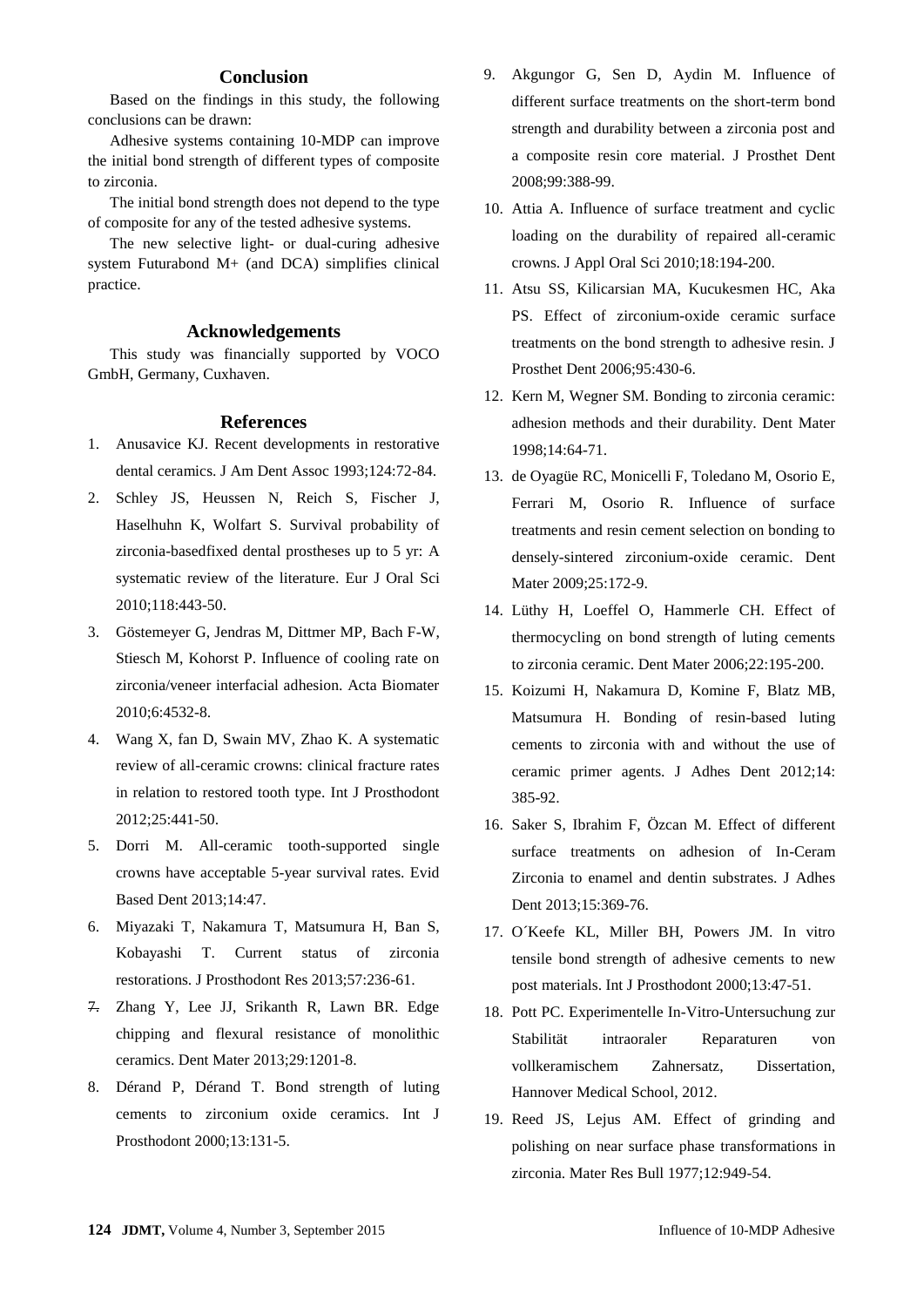- 20. Cassucci A, Mazzitelli C, Monticelli F, Toledano M, Osorio R, Osorio E, Papacchini F, Ferrari M. Morphological analysis of three zirconium oxide ceramics: Effect of surface treatments. Dent Mater 2010;26:751-60.
- 21. Denry IL, Holloway JA. Microstructural and Crystallographic Surface Changes after Grinding Zirconia-Based Dental Ceramics. J Biomed Mater Res B Appl Biomater 2006;76:440-8.
- 22. Barragan G, Chasquiera F, Arantes-Olivera S, Portugal J. Ceramic repair: influence of chemical and mechanical surface conditioning on adhesion to zirconia. Oral Health Dent Manag, 2014;13:155-8.
- 23. Attia A, Lehmann F, Kern M. Influence of surface conditioning and cleaning methods on resin bonding to zirconia ceramic. Dent Mater 2011;27:207-3.
- 24. Kern M, Barloi A, Yang B. Surface conditioning influences zirconia ceramic bonding. J Dent Res 2009;88:817-22.
- 25. Komine F, Kobayashi K, Saito A, Fushiki R, Koizumi H, Matsumura H. Shear bond strength between an indirect composite veneering material and zirconia ceramics after thermocycling. J Oral Sci 2009;51:629-34.
- 26. Körber L, Zahnärztliche Werkstoffe und Technologie – 2. Überarbeitete Auflage, Stuttgart, Georg Thieme Verlag, 1993
- 27. Maninlinna JP, Lassila LV. Enhanced resincomposite bonding to zirconia framework after pretreatment with slected silane monomers. Dent Mater 2011;27:273-80.
- 28. Foxton RM, Cavalcanti AN, Nakajama M, Pilecki P, Sherriff M, Melo L, Watson TF. Durability of Resin Cement Bond to Aluminium Oxide and Zirconia Ceramics after Air Abrasion and Laser Treatment. J Prosthodont 2011;20:84-92.
- 29. Kitayama S, Nikiaido T, Takahashi R, Zhu L, Ikeda M, Foxton RM, Sadr A, Tagami J. Effect of primer treatment on bonding of resin cements to zirconia ceramic. Dent Mater 2010;26:426-32.
- 30. Palacios RP, Johnson GH, Philips KM, Raigrodski AJ. Retention of zirconium oxide crowns with three types of cement. J Prosthet Dent 2006;96:104-14.
- 31. Kawai Y, Uo M, Wang Y, Kono S, Ohnuki S, Watari F. Phase transformation of zirconia ceramics by hydrothermal degradation. Dent Mater J 2011;30:286-92.
- 32. Nakamura T, Usami H, Ohnishi H, Takeuchi M, Nishida H, Sekino T, Yatani H. The effect of adding silica to zirconia to counteract zirconia´s tendency to degrade at low temperatures. Dent Mater J 2011;30:330-5.
- 33. De Gee AJ, Feilzer AJ, Davidson CL. True linear polymerization shrinkage of unfilled resins and composites with a linometer. Dent Mater 1993;9:11-4.
- 34. Ernst CP, Aksoy E, Stender E, Willershausen B. Influence of different luting concepts on long term retentive strength of zirconia crowns. Am J Dent 2009;22:122-8.
- 35. Lindgren J, Smeds J, Sjörgen G. Effect of surface treatments and aging in water on bond strength to zirconia. Oper Dent 2008;33:675-81.
- 36. Ozcan M, Nijhuis H, Valandro LF. Effect of various surface conditioning methods on the adhesion of dual-cure resin cement with MDP functional monomer to zirconia after thermal aging. Dent Mater J 2008;27:99-104.